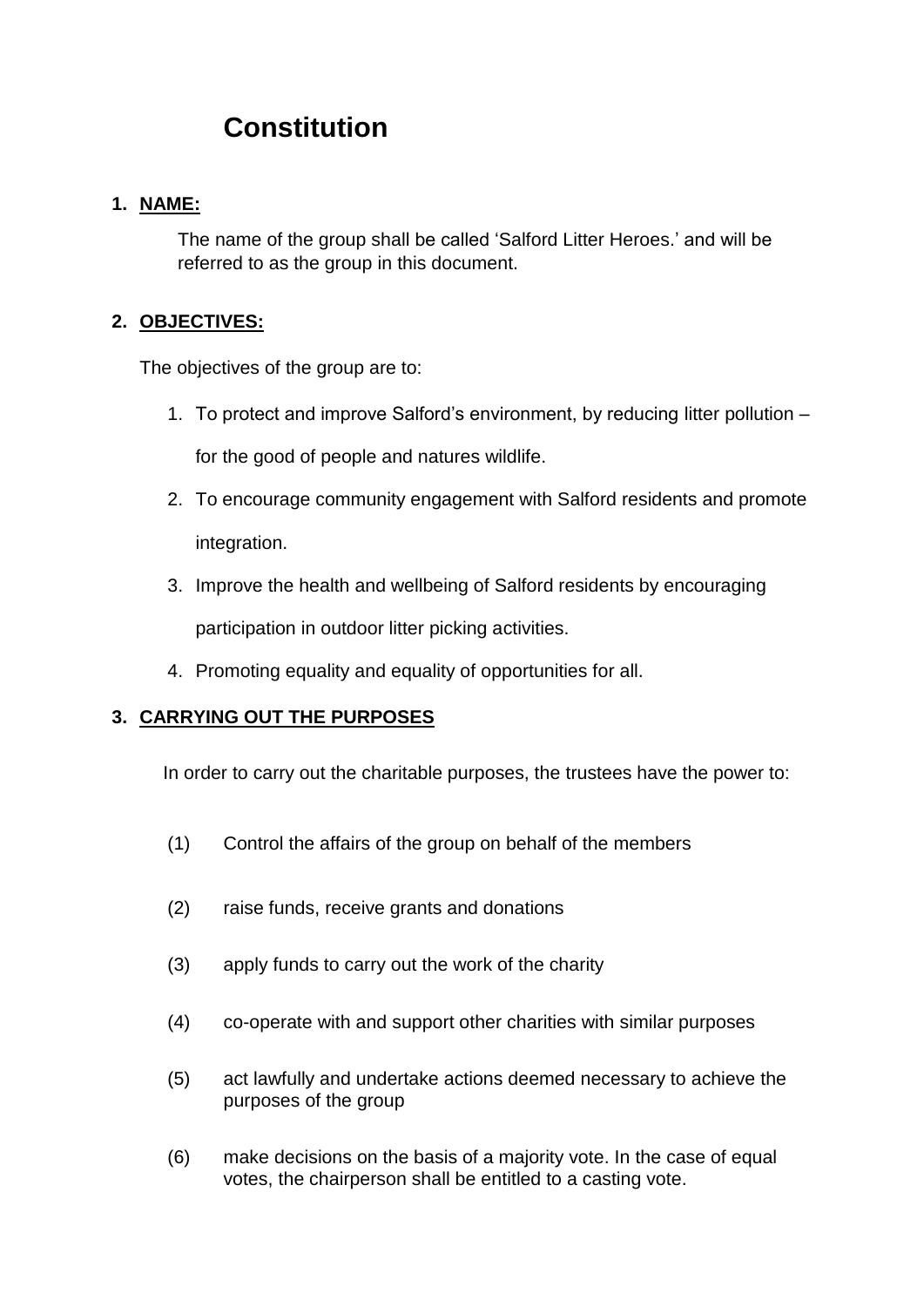(7) the group shall open a bank account in the name of 'Salford Litter Heroes' and two individuals from a nominated three shall sign on behalf of the group. Signatories must be unrelated and live in separate households.

## **4. TRUSTEES**

The group shall be managed by a committee of trustees who are appointed at the Annual General Meeting (AGM) of the charity for a period of ……… years. The term of office may be renewed by the membership vote following each term.

## **5. TRUSTEE MEETINGS**

- (1) Trustees must hold at least 3 meetings each year. At their first meeting after the AGM they will elect a chair, treasurer and secretary. Trustees may act by majority decision.
- (2) Between 3 and 7 trustees must be elected to serve on the board.
- (3) At least 3 trustees must be present at the meeting to be able to take decisions. Minutes shall be kept for every meeting.
- (4) If trustees have a conflict of interest they must declare it and leave the meeting while this matter is being discussed or decided.
- (5) During the year, the trustees may appoint additional trustees. They will stand down at the next AGM.
- (6) The trustees may make reasonable additional rules to help run the charity. These rules must not conflict with this constitution or the law.

## **6. MONEY AND PROPERTY**

- (1) Money and property must only be used for the charity's purposes.
- (2) Trustees must keep accounts. The most recent annual accounts can be seen by anybody on request.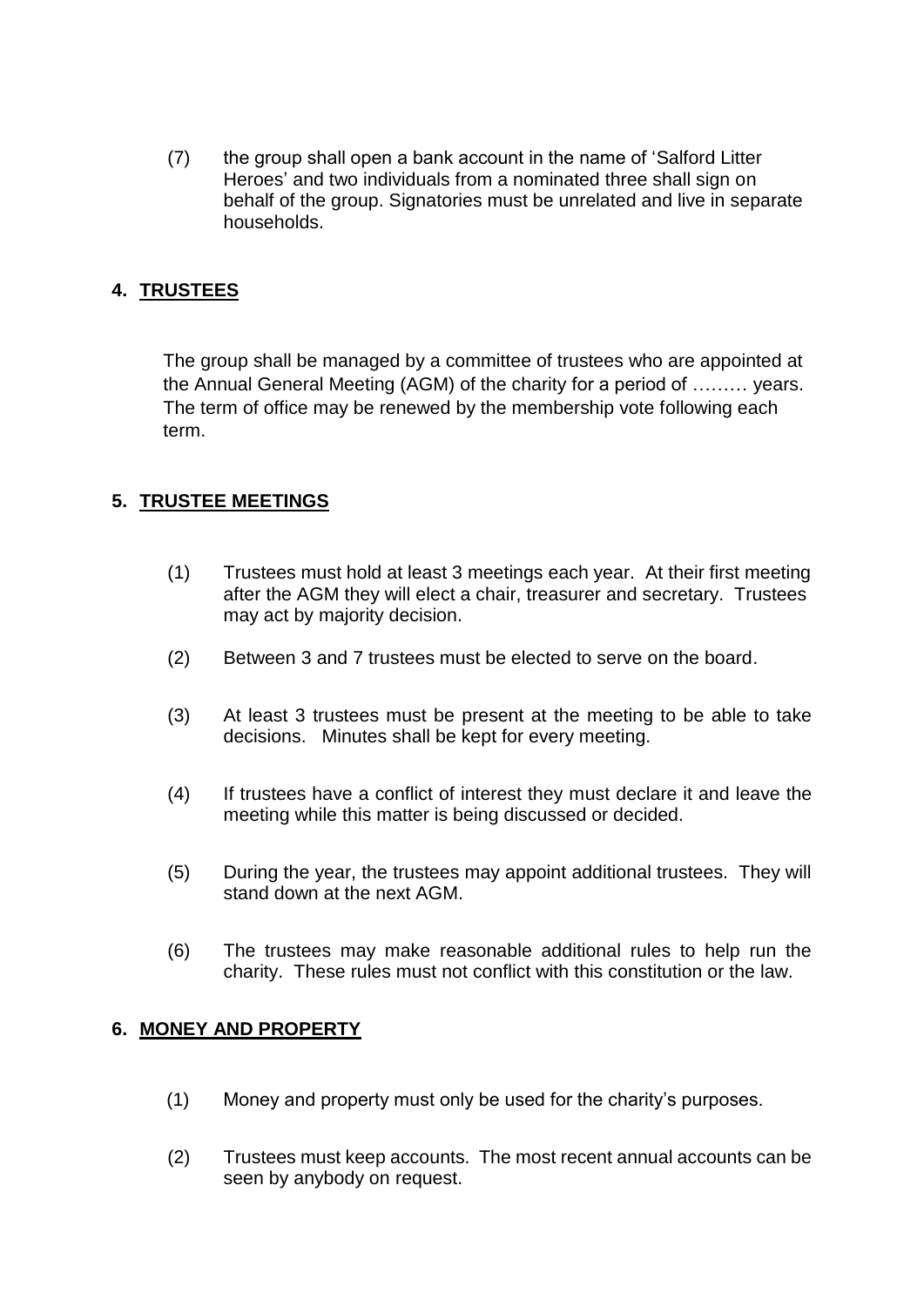- (3) Trustees cannot receive any money or property from the charity, except to refund reasonable out of pocket expenses.
- (4) Money must be held in the charity's bank account. All cheques must be signed by 2 trustees.(*Also see Carrying out the Purpose point 7)*

#### **7. Participants**

All participants will be required to act in a reasonable manner in any premises or location used by the group. If any participant fails to comply with this rule, they may be suspended from the group. Any participant who is suspended has the right to appeal, stating their case at an arranged meeting of the board or its selected sub committee.

#### **8. PARTICIPATION/VOLUNTEERING WILL BE OPEN TO:**

All interested residents of Salford, irrespective of age, gender, political or religious belief.

#### **9. ANNUAL GENERAL MEETING**

An annual general meeting (AGM) will be held each year in the month of April All members will receive 14 days written notice of the date, time and venue where the AGM will be held. Each member of the group will be entitled to 1 vote at the AGM.

The business of the AGM will be to:

- confirm the minutes of the previous AGM
- Receive the annual accounts for the previous year from the Treasurer
- Receive the annual report from the board members
- Elect the officers of the group
- Review and agree the group subscription fees
- Trustees may also call a General Meeting to consult the membership

#### **10.CONSTITUTION AMENDMENTS**

Any proposed alterations to the group constitution may only be considered at the AGM or at an EGM (Emergency General Meeting) of the membership. Any amendments must be proposed by a member of the group and seconded by another.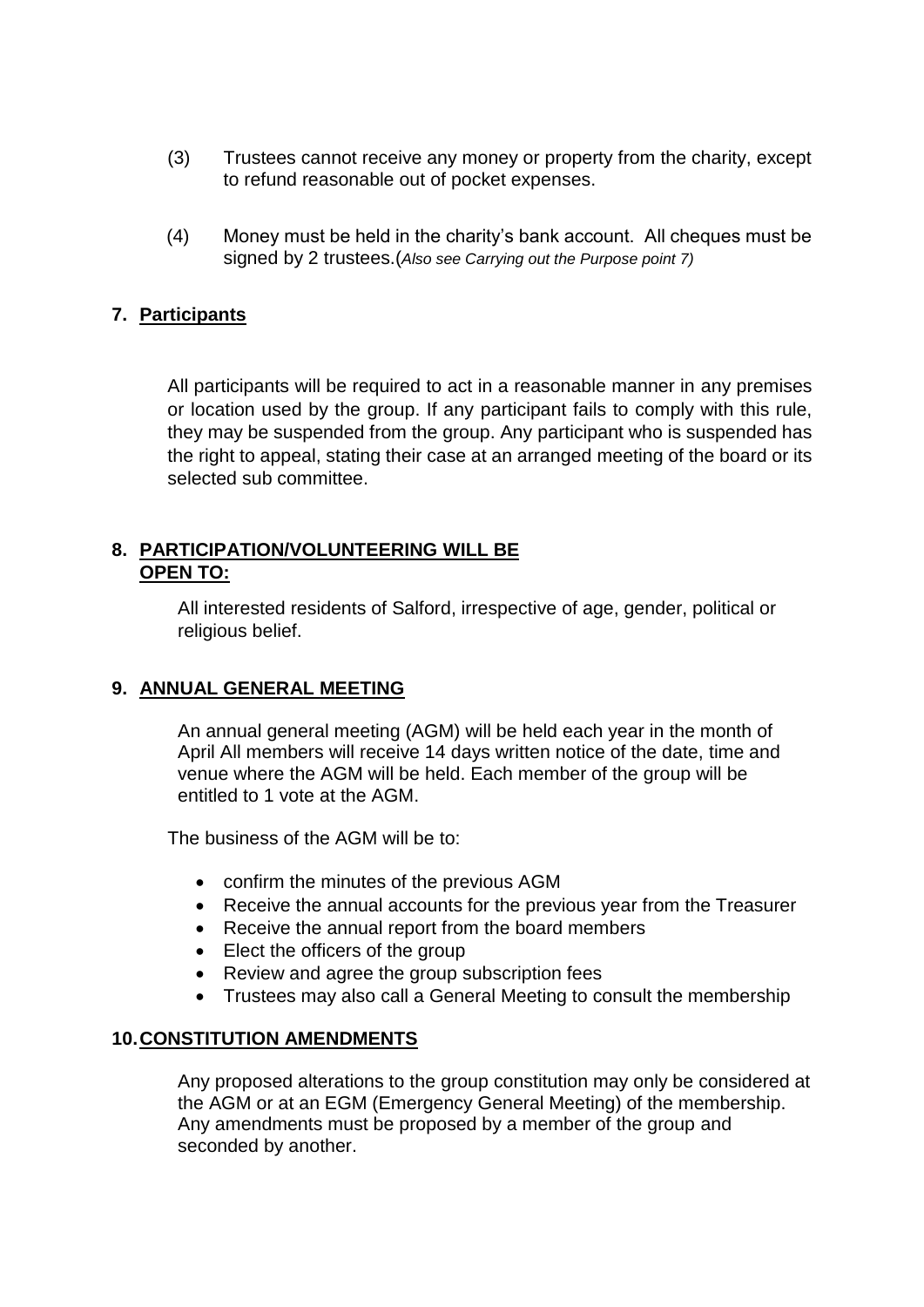#### **11.DISSOLUTION CLAUSE**

Should it be decided that the group ceases to exist and after discharging all debts and liabilities of the group, all assets remaining, shall not be distributed to group members but will be transferred or donated to another community and voluntary sector group with similar aims and objectives as 'Salford Litter Heroes'

#### **SETTING UP THE CHARITY**

This constitution was adopted on \_\_\_\_\_\_\_\_\_\_\_\_\_ 20\_\_\_\_ by the people whose signatures appear below. They are the first members of the charity and will be the trustees until the AGM, which must be held within one year of this date.

\_\_\_\_\_\_\_\_\_\_\_\_\_\_\_\_\_\_\_\_\_\_\_\_ \_\_\_\_\_\_\_\_\_\_\_\_\_\_\_\_\_\_\_\_\_\_\_\_\_\_\_\_\_\_\_\_\_\_\_\_\_\_\_\_\_\_\_\_\_\_\_\_\_\_\_\_\_\_\_\_\_\_\_\_\_\_\_\_\_\_\_

\_\_\_\_\_\_\_\_\_\_\_\_\_\_\_\_\_\_\_\_\_\_\_\_ \_\_\_\_\_\_\_\_\_\_\_\_\_\_\_\_\_\_\_\_\_\_\_\_\_\_\_\_\_\_\_\_\_\_\_\_\_\_\_\_\_\_\_\_\_\_\_\_\_\_\_\_\_\_\_\_\_\_\_\_\_\_\_\_\_\_\_

\_\_\_\_\_\_\_\_\_\_\_\_\_\_\_\_\_\_\_\_\_\_\_\_ \_\_\_\_\_\_\_\_\_\_\_\_\_\_\_\_\_\_\_\_\_\_\_\_\_\_\_\_\_\_\_\_\_\_\_\_\_\_\_\_\_\_\_\_\_\_\_\_\_\_\_\_\_\_\_\_\_\_\_\_\_\_\_\_\_\_\_

\_\_\_\_\_\_\_\_\_\_\_\_\_\_\_\_\_\_\_\_\_\_\_\_ \_\_\_\_\_\_\_\_\_\_\_\_\_\_\_\_\_\_\_\_\_\_\_\_\_\_\_\_\_\_\_\_\_\_\_\_\_\_\_\_\_\_\_\_\_\_\_\_\_\_\_\_\_\_\_\_\_\_\_\_\_\_\_\_\_\_\_

\_\_\_\_\_\_\_\_\_\_\_\_\_\_\_\_\_\_\_\_\_\_\_\_ \_\_\_\_\_\_\_\_\_\_\_\_\_\_\_\_\_\_\_\_\_\_\_\_\_\_\_\_\_\_\_\_\_\_\_\_\_\_\_\_\_\_\_\_\_\_\_\_\_\_\_\_\_\_\_\_\_\_\_\_\_\_\_\_\_\_\_

\_\_\_\_\_\_\_\_\_\_\_\_\_\_\_\_\_\_\_\_\_\_\_\_ \_\_\_\_\_\_\_\_\_\_\_\_\_\_\_\_\_\_\_\_\_\_\_\_\_\_\_\_\_\_\_\_\_\_\_\_\_\_\_\_\_\_\_\_\_\_\_\_\_\_\_\_\_\_\_\_\_\_\_\_\_\_\_\_\_\_\_

\_\_\_\_\_\_\_\_\_\_\_\_\_\_\_\_\_\_\_\_\_\_\_\_ \_\_\_\_\_\_\_\_\_\_\_\_\_\_\_\_\_\_\_\_\_\_\_\_\_\_\_\_\_\_\_\_\_\_\_\_\_\_\_\_\_\_\_\_\_\_\_\_\_\_\_\_\_\_\_\_\_\_\_\_\_\_\_\_\_\_\_

**Signed Print name and address**